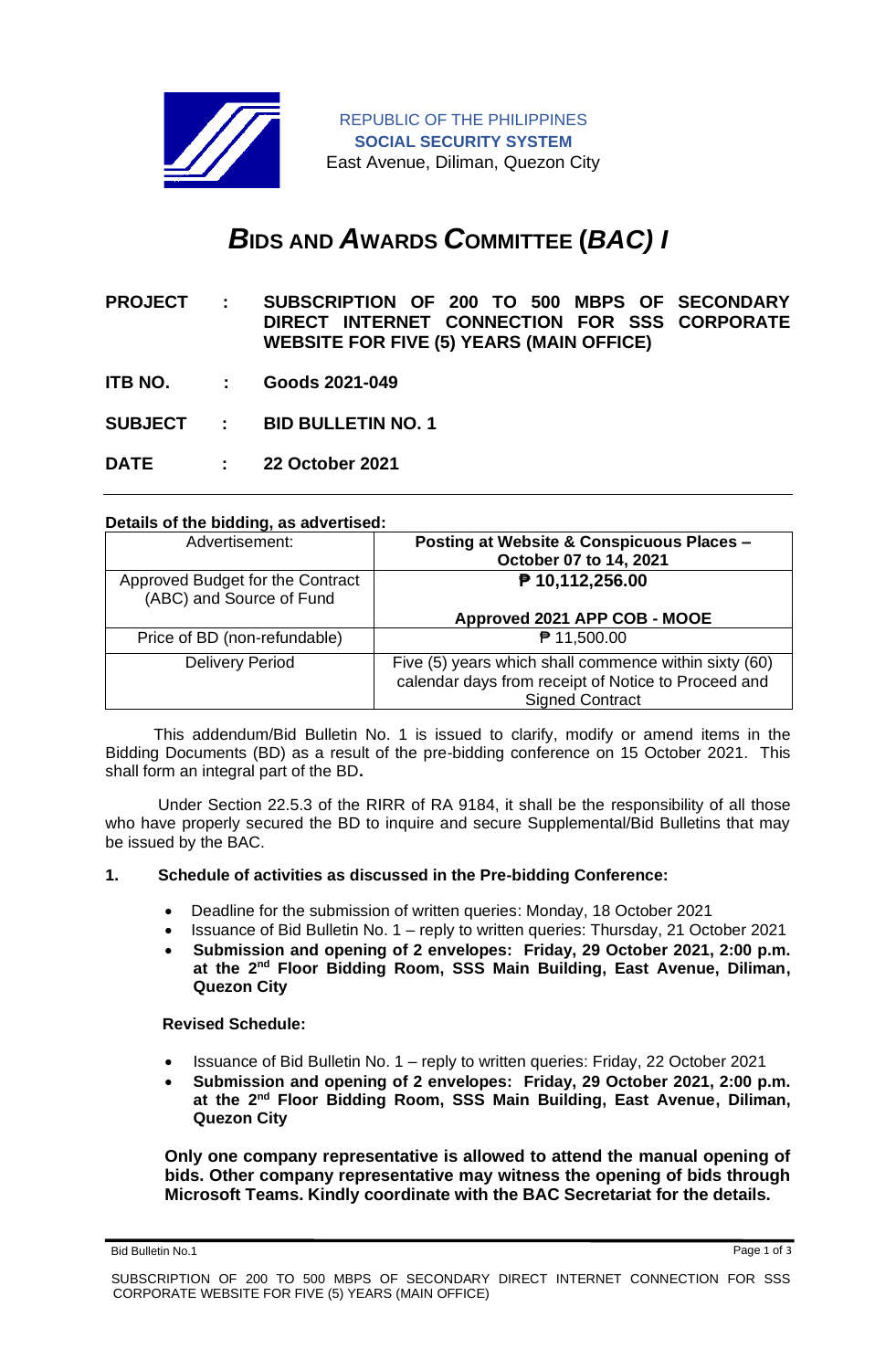## **2. Amendments/Clarifications - Annex "A"**

## **3. Documentary Requirements**

## **a. 1 st Envelope**

a.1 PhilGEPS Certificate of Registration and membership.

In case of uploaded document/s, which validity period had already expired, submit the updated document/s.

- a.2 Statement of all its Ongoing Government and Private Contracts, including contracts awarded but not yet started, if any, whether similar or not similar in nature and complexity to the contract to be bid;
- a.3 Statement of Single Largest Completed Contract (SLCC) similar to the project to be bid, **with supporting documents**, equivalent to at least **50% of the ABC**, completed **within five (5) years** prior to the submission and opening of bids, adjusted by the bidder to current prices using PSA's consumer price index;

For this purpose, similar contracts shall refer to Subscription of 200 to 500 Mbps internet bandwidth.

- a.4 NFCC Computation or committed Line of Credit (form supplied)
- a.5 JVA, in case of Joint Venture Class "B" Documents (Each partner of the joint venture shall submit the legal eligibility documents. The submission of technical and financial eligibility documents by any of the joint venture partners constitute compliance, except for SSS Clearance that must be complied by all JV partners);
- a.6 Bid Security (2% of the ABC for Cash or Manager's/Cashier's Check payable to SSS or Bank Draft of the ABC, 5% of the ABC for Surety Bond **or** Bid Securing Declaration – form supplied) and **a copy of the Authority to Notarize from the Notary Public).**
- a.7 Technical Documents project requirements
	- Section VI Schedule of Requirements (page 28)
	- Section VII Statement of Compliance with the Technical Specifications (pages 29 to 34)
- a.8 Omnibus Sworn Statement **and a copy of the Authority to Notarize from the Notary Public.**
- a.9 Foreign ownership limited to those allowed under the rules may participate in this Project, provided must submit any of the following:
	- Copy of Treaty, International or Executive Agreement; Or

• Certification from the relevant government office of their country stating that Filipinos are allowed to participate in government procurement activities for the same item or product.

• Certification from the DTI if the Bidder claims preference as a Domestic Bidder or Domestic Entity.

## **b. Checklist of the 2nd envelope:**

- b.1 Bid Form (form supplied) pages 40 to 41
- b.2 Bid Breakdown (form supplied) page 42

Bid Bulletin No.1 Page 2 of 3